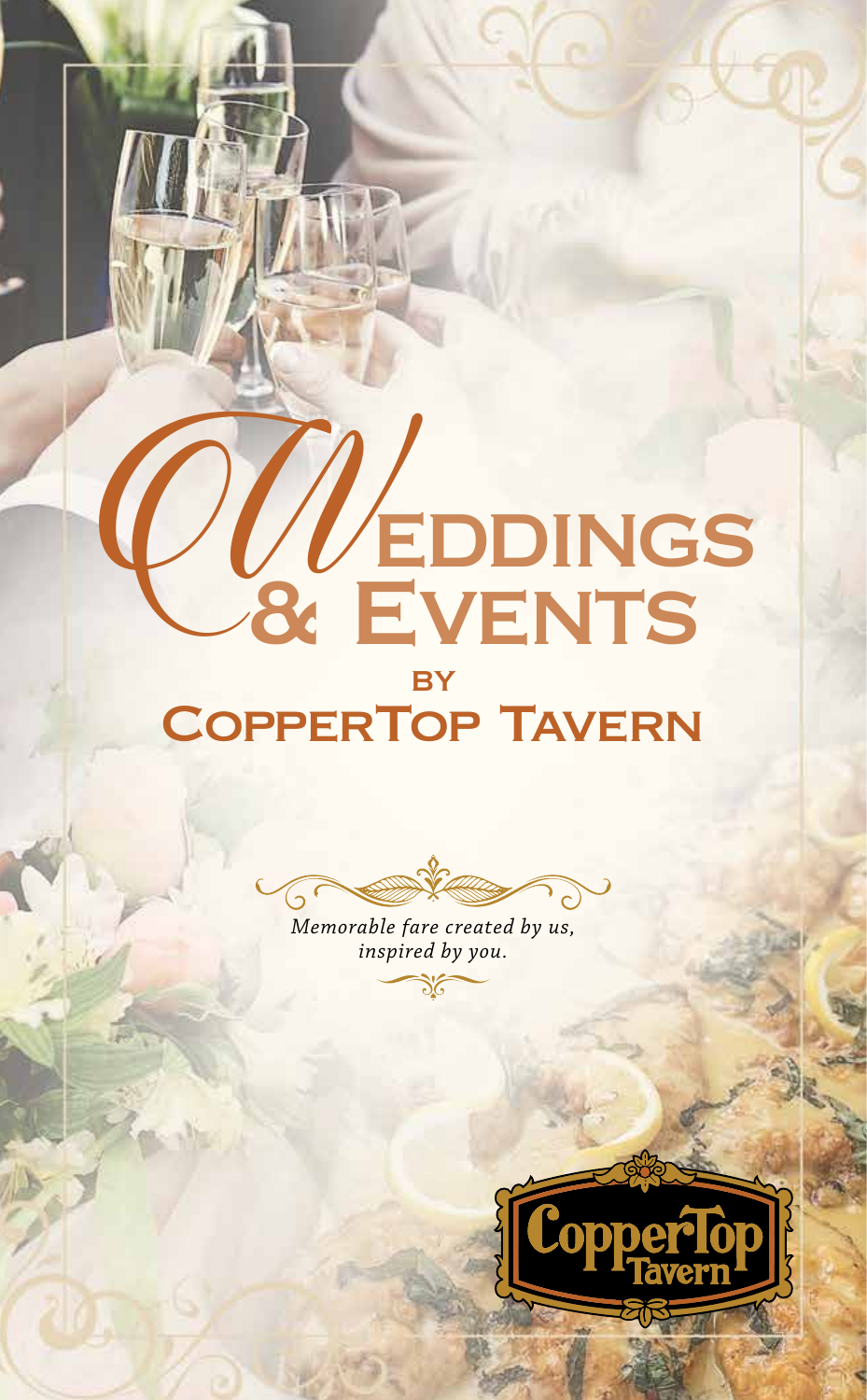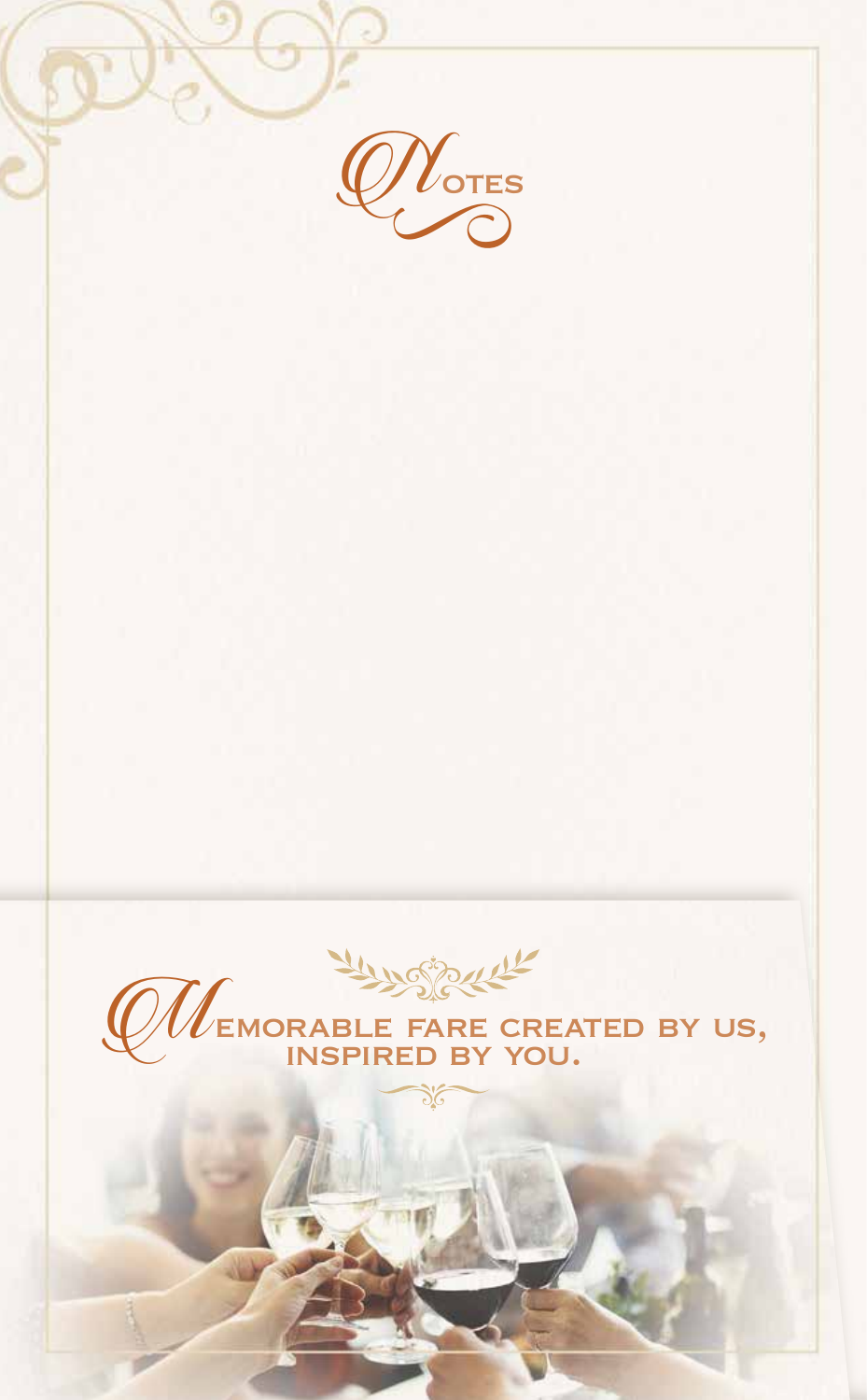# **HANK YOU FOR CONSIDERING** CopperTop Tavern Catering for your special event.

*If you're planning an event, CopperTop Tavern can help you put it together with style. We can provide all the services and equipment required from the most elegant affair to a simple outdoor wedding. Full menu packages, professional service staff, linens, equipment rentals and, of course, delicious food is all a part of our service. For more information, call Dan Giamartino at (315) 373-8627 or email Events@CopperTopTavern.com.*

# SERVICE STAFF

 We offer customizable staff options for any occasion including on-site coordinators, chefs, bartenders, buffet attendants, as well as servers for plated dinners, passed hors d' oeuvres and clearing tables/clean up.

# BEVERAGE PACKAGES

We can provide packages for soda and water, coffee and tea, beer and wine, champagne, specialty cocktails and full bar packages. Our certified bartenders are available for any size event.

# EQUIPMENT RENTALS

We can provide tents, tables, chairs, linens, floral arrangements, decor, china, and just about anything else you may need for your event.

# **FERRED VENUES**

*As you're planning your special event, call on the professionals to ensure everything goes smoothly. Here are some preferred vendors we have worked with many times and we can confidently recommend! These vendors are reliable, experienced and know how to make your event special. If you have another venue in mind, we would be happy to accommodate.*

**OWERA VINEYARDS** 5276 E. Lake Road Cazenovia, NY 13035

**BEST VIEW BARN** 4846 Brown Road Munnsville, NY 13409

**ARLINGTON ACRES** 1155 Apulia Road Lafayette, NY 13084

**LOURDES CAMP** 1150 10 Mile Point Skaneateles, NY 13152

**RED BARN20** 2527 Highway 20 Cazenovia, NY 13035 **CHANTELLE MARIE LAKEHOUSE** 5151 W. Lake Road Auburn, NY 13021

**THE HAYLOFT ON THE ARCH** 5742 Norton Road Vernon Center, NY 13477

**CAMP BROCKWAY** 7673 Pratts Falls Road Manlius, NY 13104

**ORCHARDS OF ROCKING HORSE FARM** 3760 Apulia Road Jamesville, NY 13078

**ARROWHEAD LODGE** 9248 McKinley Ridge Road Brewerton, NY 13029

**UNCLE SAM BOAT TOURS** 47 James Street Alexandria Bay, NY 13607

**COPPERTOP CAMILLUS** 3380 Milton Avenue Syracuse, NY 13219 Fireside Room, 54 people

#### **COPPERTOP VESTAL**

4700 Vestal Pkwy East Vestal, NY 13850 Century Room, 45 people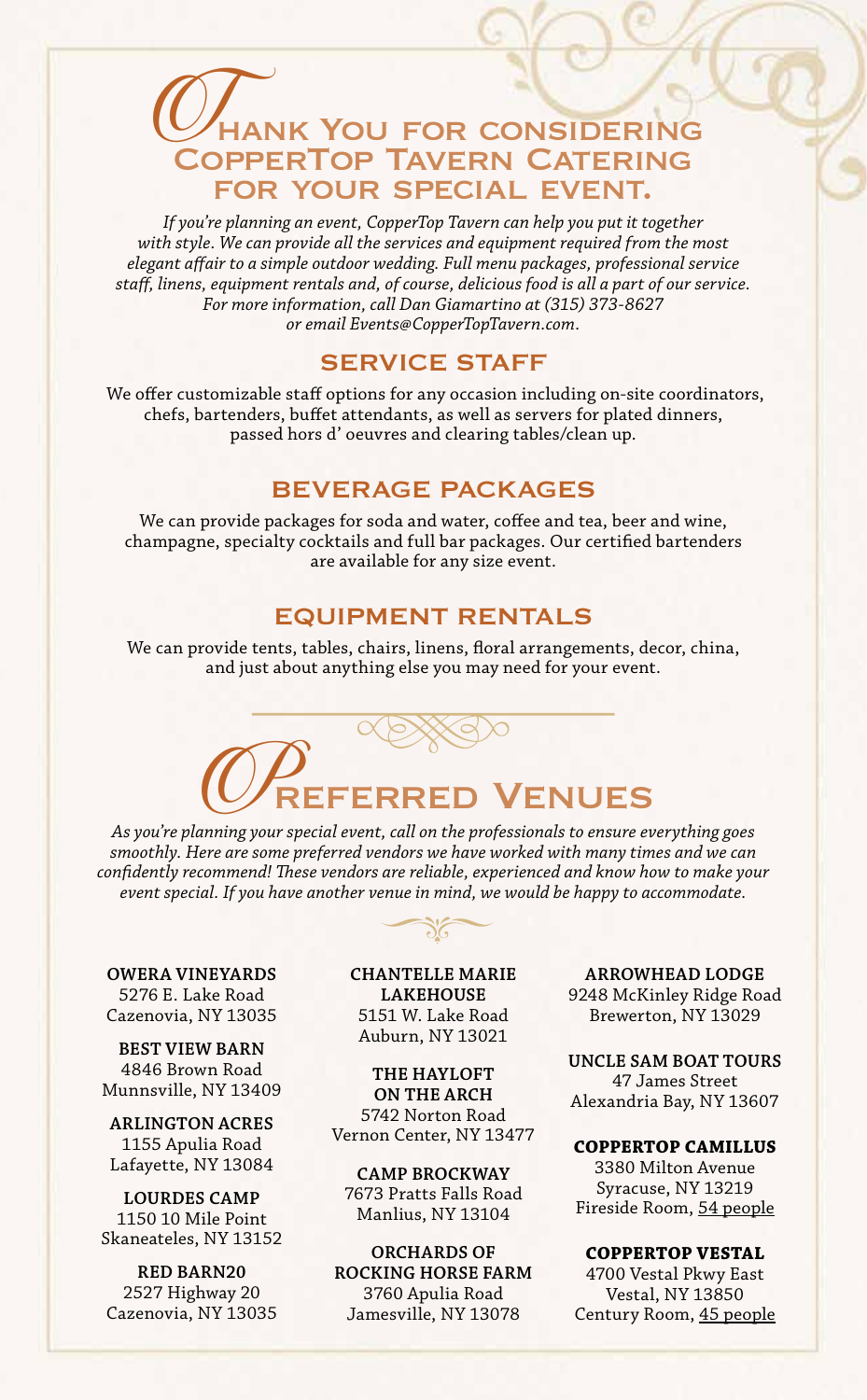# **CONSTANTIONS** on Stage

*A made-to-order experience where fresh ingredients are lightly wok fried in front of your guests by your own personal chef.*

## TEMPURA VEGETABLES

Fresh seasonal veggies dredged in a light tempura and seasoned.

# AVOCADO EGG ROLLS

Avocado, cream cheese, red onions, black beans, cheese, eggplant and roasted red peppers. Rolled to order and lightly wok fried. Served with Santa Fe ranch for dipping.

# BOURBON STREET BEIGNETS

Hot, fresh made-to-order doughnuts tossed with powdered sugar and served with hot fudge and strawberry sauce.

# SEAFOOD PAELLA

Yellow rice with clams, mussels, shrimp and smoky chorizo sausage.

# SHRIMP, STEAK OR CHICKEN FRIED RICE

Stir fried rice with shrimp, steak *or* chicken mixed with veggies.

# SEASONAL FRITTERS

Homemade fritters mixed with a seasonal fruit.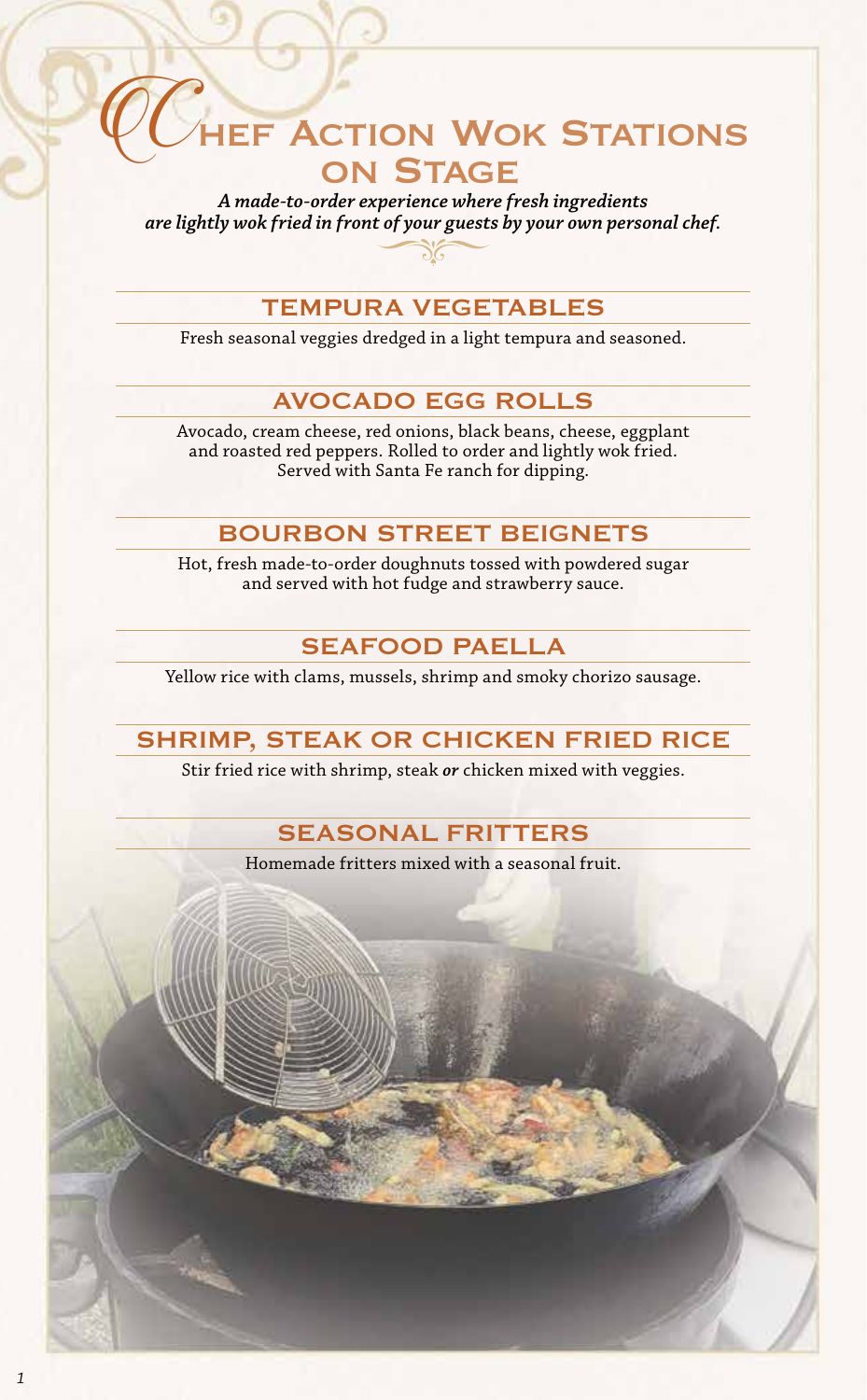

#### Cucumber & Ahi Tuna

Crisp cucumber slices topped with seared Ahi Tuna, Santa Fe ranch and wasabi cream.

#### **CAPRESE SKEWERS 0**

Fresh mozzarella, grape tomatoes fresh basil and balsamic glaze on a bite sized skewer.

#### Lobster Salad Crostini

Fresh baked crostini topped with our chilled lobster salad.

# **SHRIMP COCKTAIL ®**

Chilled jumbo gulf shrimp served with homemade cocktail sauce.

## **BRUSCHETTA GOAT CHEESE CROSTINI 0**

Fresh baked crostini topped with tomato bruschetta and goat cheese.

#### Cold Shrimp Summer Spring Rolls with Peanut Sauce

Chilled rice paper filled with shrimp, lettuce, carrots, cilantro and egg noodles tossed in a Thai peanut sauce.

# HORS D' OEUVRES *Passed. 100 minimum pieces per order. Price Per.*

#### **SKEWERED CHICKEN SATE** WITH SPICY PEANUT SAUCE

Grilled chicken tender skewers glazed in a spicy Thai peanut sauce.

## Brown Sugar

BACON-WRAPPED SCALLOPS ® Bay scallops wrapped with hickory smoked bacon and a touch of brown sugar.

#### Sesame Teriyaki Beef Skewers

Marinated sirloin grilled and glazed with teriyaki and sesame seeds.

#### Stuffed Mushrooms

Button mushroom caps stuffed with your choice of sausage, seafood or roasted vegetable stuffing.

Coconut Shrimp Served with Sweet Thai Chili sauce.

#### **ASPARAGUS CAKES 0**

Fresh, homemade asparagus patties served with garlic aioli.

#### **AMERICAN** Cheese Burger Sliders Mini cheeseburger topped with pickles, lettuce, onions

and Thousand Island dressing.

#### Classic Pigs in a Blanket

Mini Hofmann Franks wrapped in everything pastry and served with spicy mustard.

#### **GREEK SPANAKOPITA O**

Flaky pastry stuffed with spinach and feta cheese.

#### **MARYLAND CRAB CAKES ®**

Jumbo lump crab cakes served with a Cajun remoulade.

#### **SMOKED PORK SLIDER**

Apple wood smoked pulled pork on mini buns with Cajun remoulade.

#### LAMB LOLLIPOPS

Marinated with lemon and herbs and seared medium rare.

#### *Vegetarian Gluten Sensitive*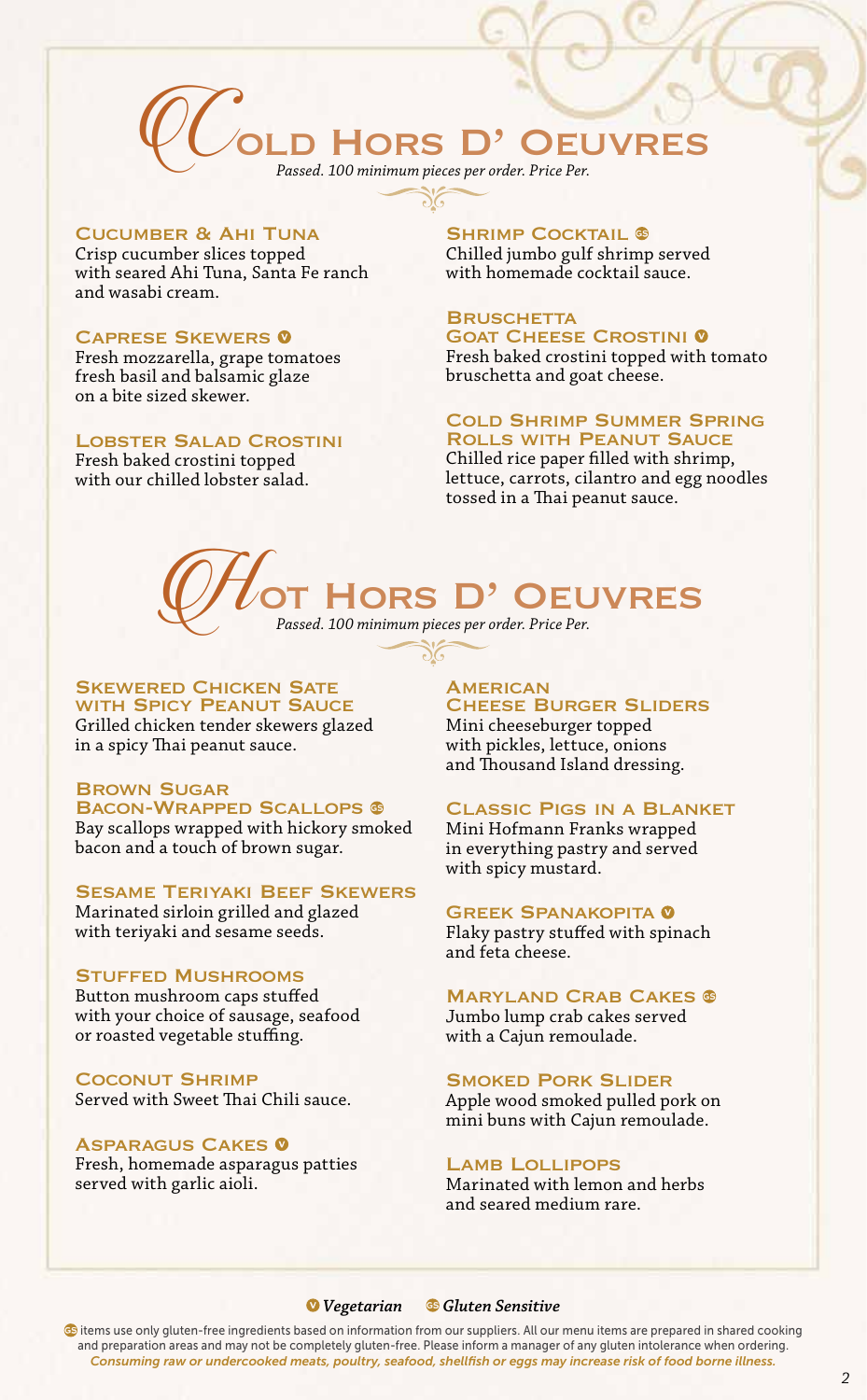# PLATTERS

*All Platters are replenished until dinner is served.*

#### Veggie Platter

WITH RANCH DIP **O** Broccoli, celery, baby carrots and red bell peppers.

#### **TUSCAN HUMMUS PLATTER** WITH FRESH PITA AND **TOMATO BRUSCHETTA O**

Tuscan beans puréed and chopped walnuts, extra virgin olive oil, garlic, lemon, spices and fresh basil. Served with warm fresh pita and tomato bruschetta. *(Contains walnuts)* 

#### **ARTISAN CHEESE** & Cracker Platter

Variety of soft and hard cheeses, pepperoni and stone mill crackers.

#### **FRESH FRUIT PLATTER O**

A variety of fresh melons served in watermelon bowls with seasonal fruit.

#### **JUMBO SHRIMP COCKTAIL**

Jumbo shrimp served on ice, served with fresh lemons and homemade cocktail sauce. *75 People Minimum.* 

#### **CHARCUTERIE PLATTER**

Aged prosciutto, salamis, Brie cheese and baked crostini.

#### SUSHI PI ATTER

A selection of handmade rolls served with wasabi, soy sauce and pickled ginger.

# $\mathcal{H}_{\mathsf{OT}}$  Appetizers

#### AVOCADO EGG ROLLS 0

Filled with avocado, cream cheese, sautéed red onions, melted cheese, black beans, eggplant and roasted peppers. Topped with diced tomatoes and fresh cilantro. Served with Santa Fe ranch dressing.

#### Italian Egg Rolls

Filled with pepperoni, sausage, roasted peppers, jalapeños, pepperoncinis and melted cheese. Served with Alfredo and marinara.

#### Grilled Stone Fire Wings

Jumbo wings tossed in Italian herb sauce. Topped with grilled banana peppers.

#### Swedish Meatballs

Savory meatballs tossed in sour cream gravy and mushrooms.

#### French Onion Fondue

Our homemade dip made with three cheeses and baked in our Stone Fired Oven.

#### Crunchy Chicken Tenders

Hand breaded in our crunchy bread crumbs. Served with honey mustard and Santa Fe ranch dressing.

#### **SPINACH ARTICHOKE DIP** WITH PASTA CHIPS **O**

Our homemade spinach and artichoke dip served hot with homemade pasta chips.

#### Chicken Wing Dip WITH PASTA CHIPS

A western NY favorite served with crisp pasta chips.

#### Italian Meatballs

Classic Italian blend of beef and pork meatballs with our homemade marinara sauce.

#### Sweet Fire Chicken Tenders

Chicken tenders tossed in sweet 'n spicy Thai sauce and served with Santa Fe sauce.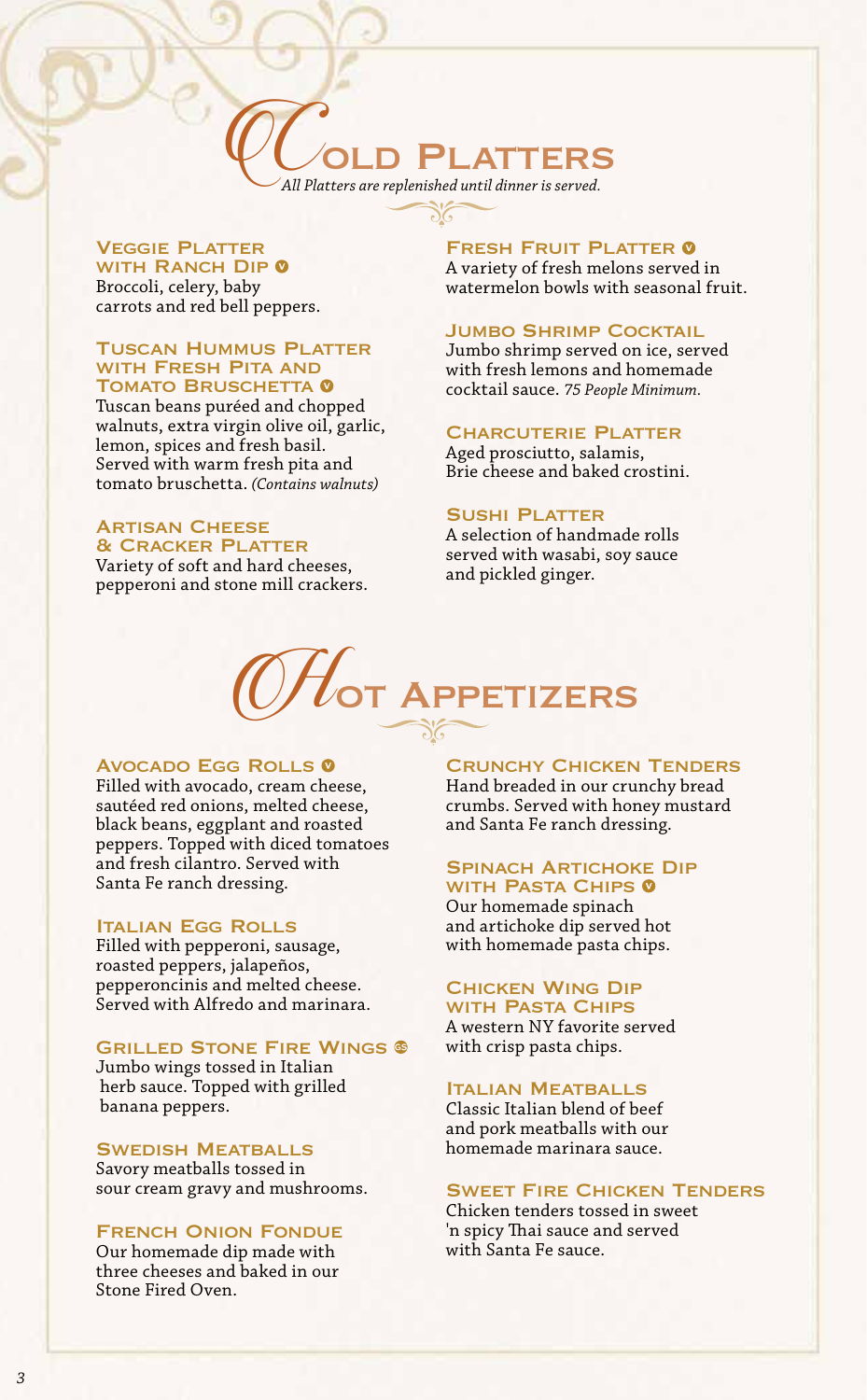

#### **TAVERN RIGGIES**

Our rendition of a classic Utica, NY dish. Imported ziti tossed with grilled chicken, onions and sweet 'n spicy peppers in our tomato Chardonnay cream sauce.

#### Five Cheese Ravioli Ala Vodka

Five cheese ravioli tossed with fresh basil and a vodka tomato cream sauce.

#### BUFFALO MAC & CHEESE <sup>O</sup>

A Buffalo, NY favorite! Tender grilled chicken and fusilli pasta tossed in our creamy Buffalo sauce, then baked and topped with crumbly Bleu cheese and crunchy cracker topping.

#### LOBSTER MAC & CHEESE

Lobster meat, smoked bacon, ziti, homemade cheese sauce, melted cheddar cheese and scallions.

#### TRUFFLE MAC & CHEESE

Imported ziti and portobellos tossed with our six cheese sauce and finished with imported truffle oil and toasted panko bread crumbs.

#### Pepperoni Chicken Pasta

Tender chicken, pepperoni, roasted peppers and mushrooms tossed with fusilli in our spicy tomato cream sauce. Topped with a crunchy cracker topping.

#### **BAKED ZITI** WITH **ITALIAN SAUSAGE**

Pasta tossed with mild Italian sausage, cheeses, and homemade marinara topped with melted cheese.

#### PASTA MEDITERRANEAN O

Fresh pasta tossed with fresh broccoli, kale, roasted peppers, garlic and zucchini in a tomato cream sauce.

#### **SIX CHEESE MACARONI & CHEESE O**

Fusilli tossed with homemade cheese sauce. Topped with a crunchy cracker topping.

#### Chicken Florentine

Tender chicken tossed with creamy garlic, spinach, portobello mushrooms and imported ziti in a Parmesan cream sauce.



#### *Vegetarian Gluten Sensitive*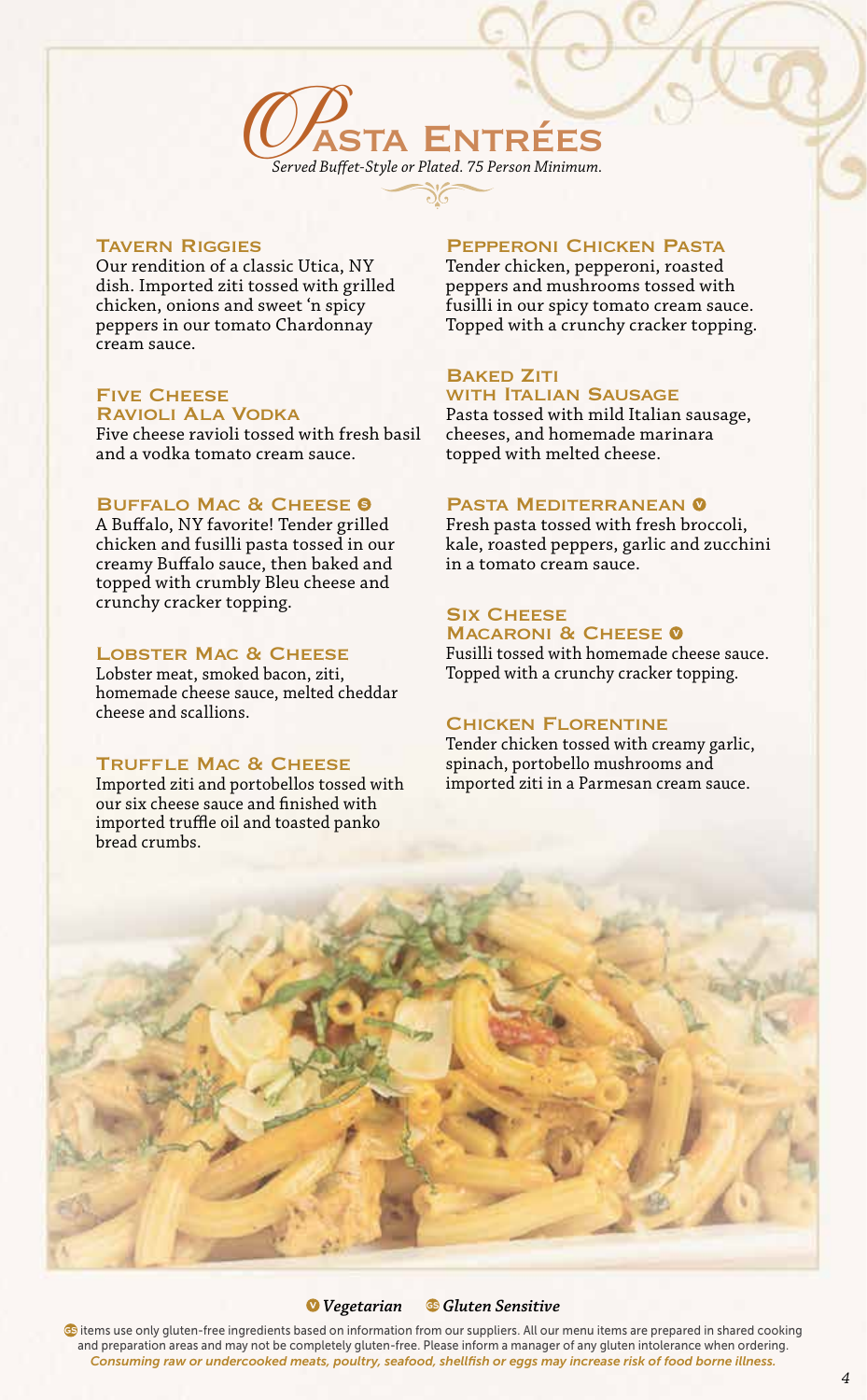

#### Chicken Parmigiana

Italian breaded chicken breasts topped with marinara, Romano and mozzarella.

#### **SICILIAN ROASTED CHICKEN**

Roasted chicken quarters *(bone in)* glazed with a sweet balsamic and herb glaze.

#### **ALABAMA**

## ROASTED CHICKEN

Roasted chicken quarters *(bone in)* glazed with a delicious white BBQ sauce.

#### Chicken Marsala

Grilled chicken breast topped with mushrooms and a creamy Marsala sauce.

#### Chicken Da Vinci

Grilled chicken breasts topped with pesto sauce, roasted peppers, sautéed mushrooms and melted mozzarella. Garnished with diced tomatoes, scallions and a light lemon butter sauce.

#### **ITALIAN SAUSAGE** and Peppers

Basilio Buda mild sausage grilled with mixed bell peppers and onions.

#### **TAVERN CHICKEN**

Lightly dusted with a flour and egg batter, then lightly fried and topped with a housemade lemon butter sauce and fresh basil.

#### Shepherd's Pie

Ground sirloin, mushrooms and veggies mixed with a brown Worcestershire sauce covered with mashed potatoes.

#### Pork Chops Marsala

Center cut boneless pork chops topped with mushrooms and a creamy Marsala wine sauce.

#### Tavern Meatloaf with Gravy

Our own recipe of ground sirloin, onions, mushrooms and seasonings smothered with gravy.

#### Hibachi Glazed Salmon

Norwegian salmon brushed with a teriyaki Asian glaze and topped with fried carrots, rice noodles, scallions and sesame seeds.

#### **SALMON LIMONE ®**

Norwegian salmon seasoned with Italian seasoning, served on a bed of delicious spinach topped with homemade lemon butter.

#### BBQ Pulled Pork

Apple wood smoked pulled pork topped with tangy BBQ sauce.

#### Steak House Beef Tips with Mushrooms

Hearty steak tips tossed in a rich gravy with sautéed mushrooms.

#### **BUTTER CRUMB FISH**

Oven-baked Haddock topped with cracker crumbs and a hint of housemade lemon butter.

#### LOBSTER STUFFED HADDOCK

Haddock fillets stuffed with a lobster stuffing and topped with butter crumb topping.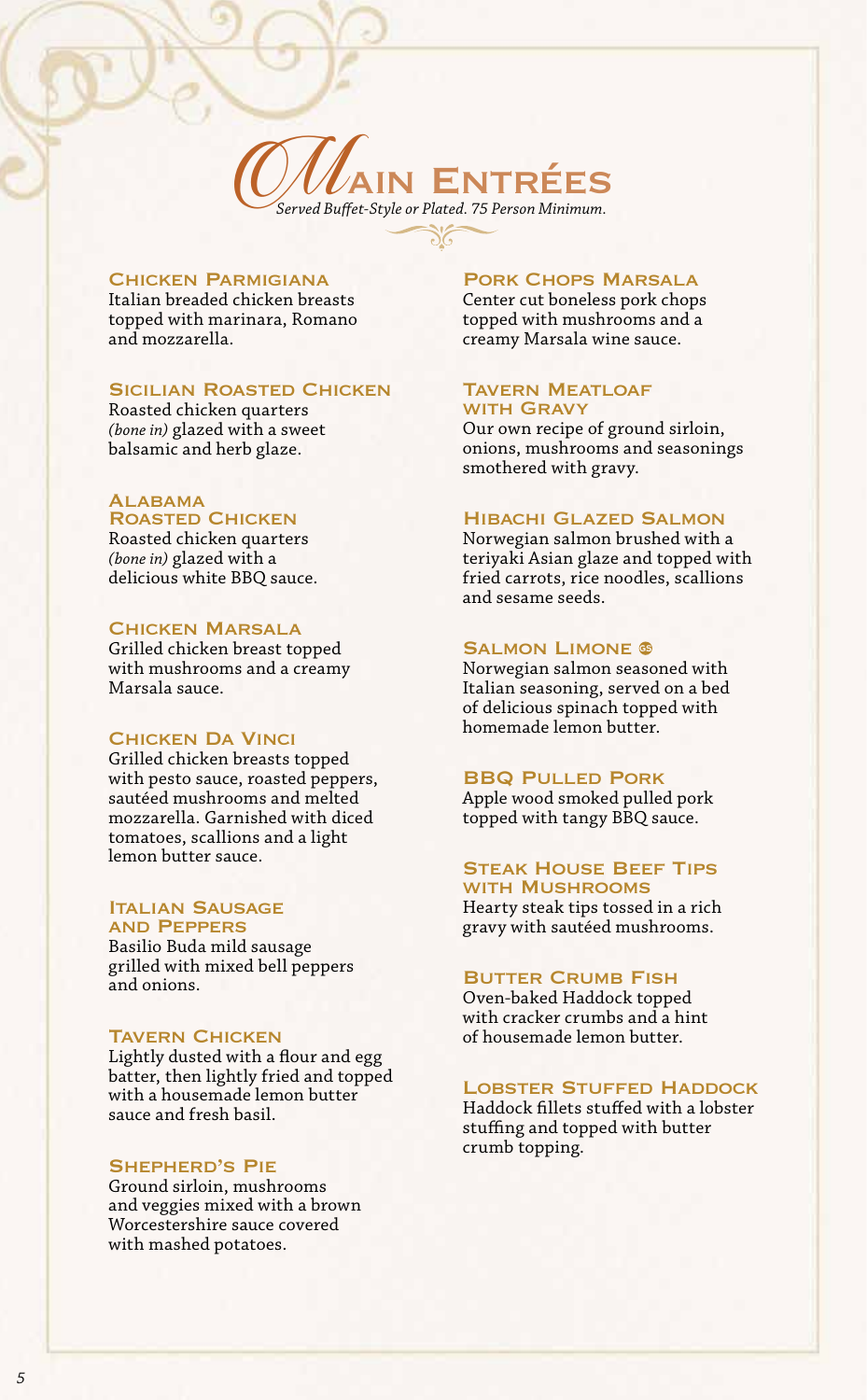

# \* PLATED ONLY SELECTIONS \*

#### Steak Marsala

10oz USDA Choice flat iron topped with sautéed mushrooms and a creamy Marsala sauce.

#### Chilean Sea Bass

Herb crusted seabass drizzled with lemon butter and finished with balsamic glaze.

#### **USDA CHOICE FILET MIGNON**

6oz fillet grilled to perfection topped with our steakhouse butter and homemade béarnaise sauce.

#### Black Grouper

8oz grilled blackened grouper topped with a light lemon butter.

#### COPPERTOP RIBEYE ®

14oz hand-cut Delmonico with sautéed mushrooms, poblano peppers, lemon butter and Romano cheese.

#### Steak Italiano

10oz USDA choice flat iron steak topped with roasted peppers, sautéed mushrooms, Romano and finished with a lemon butter sauce.

#### Bone-In Steakhouse Kansas City Strip Steak

A delicious 18oz USDA bone-in strip steak topped with sautéed mushrooms, housemade steak sauce and onion rings.

#### **SURF & TURF**

6oz USDA Choice filet mignon steak paired with two 3oz lobster tails.

#### Steak 'n Crabcakes

6oz USDA Choice filet mignon steak paired with two Maryland crabcakes.

#### SOUTHERN PORK CHOP

12oz blackened bone-in pork chop topped with housemade Alabama white BBQ sauce.

#### *Vegetarian Gluten Sensitive*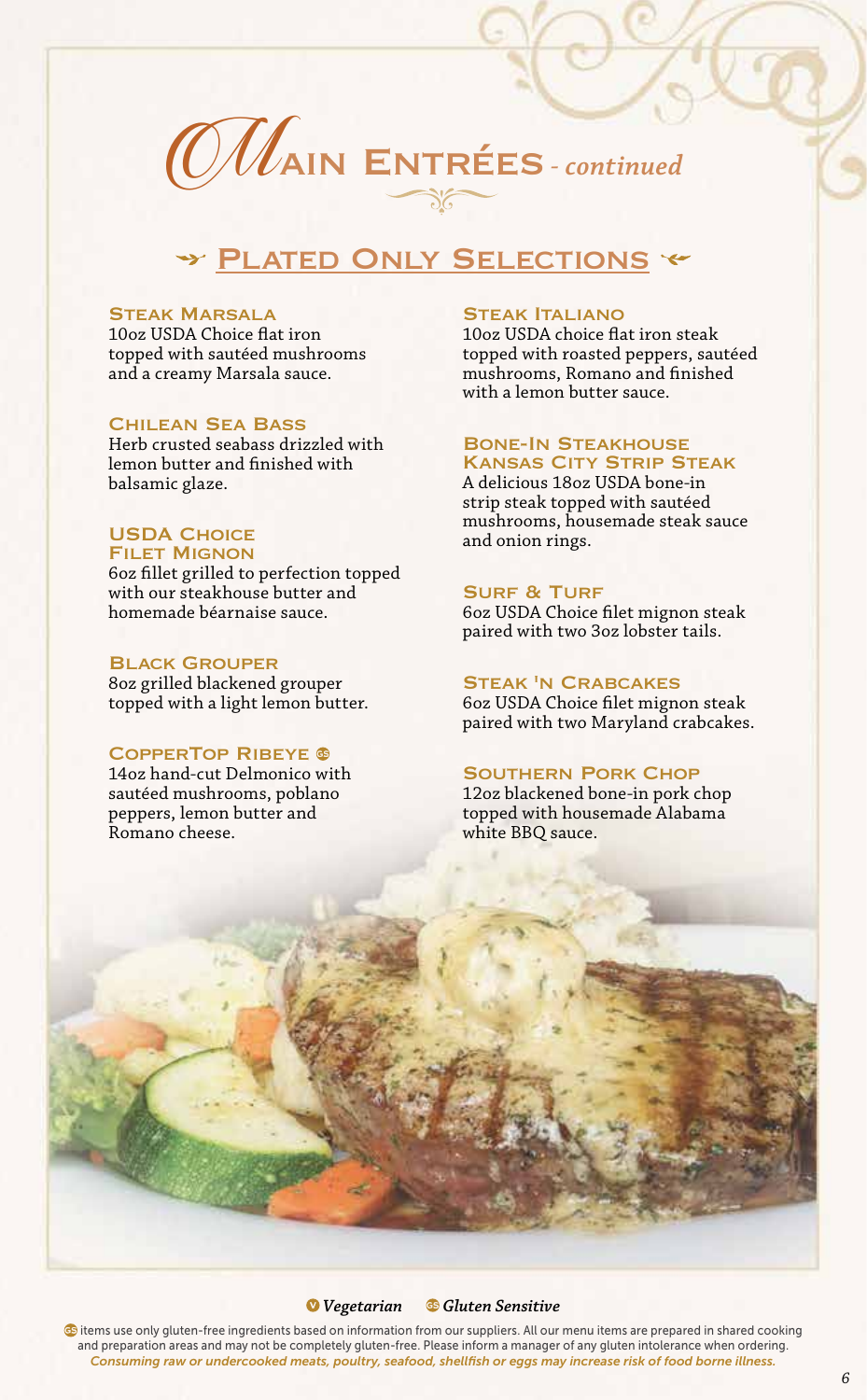# **ARVING STATIONS**

*Served with petite house-made rolls, appropriate sauces and condiments. Carving Stations require a minimum of 75 guests. Prices are per person (one hour of service).*

Balsamic Pork Loin

Maple-Glazed Ham

Oven-Roasted Turkey Breast

**HERB CRUSTED BEEF TENDERLOIN** 

Prime Rib Au Jus with Horseradish Cream

REGELARA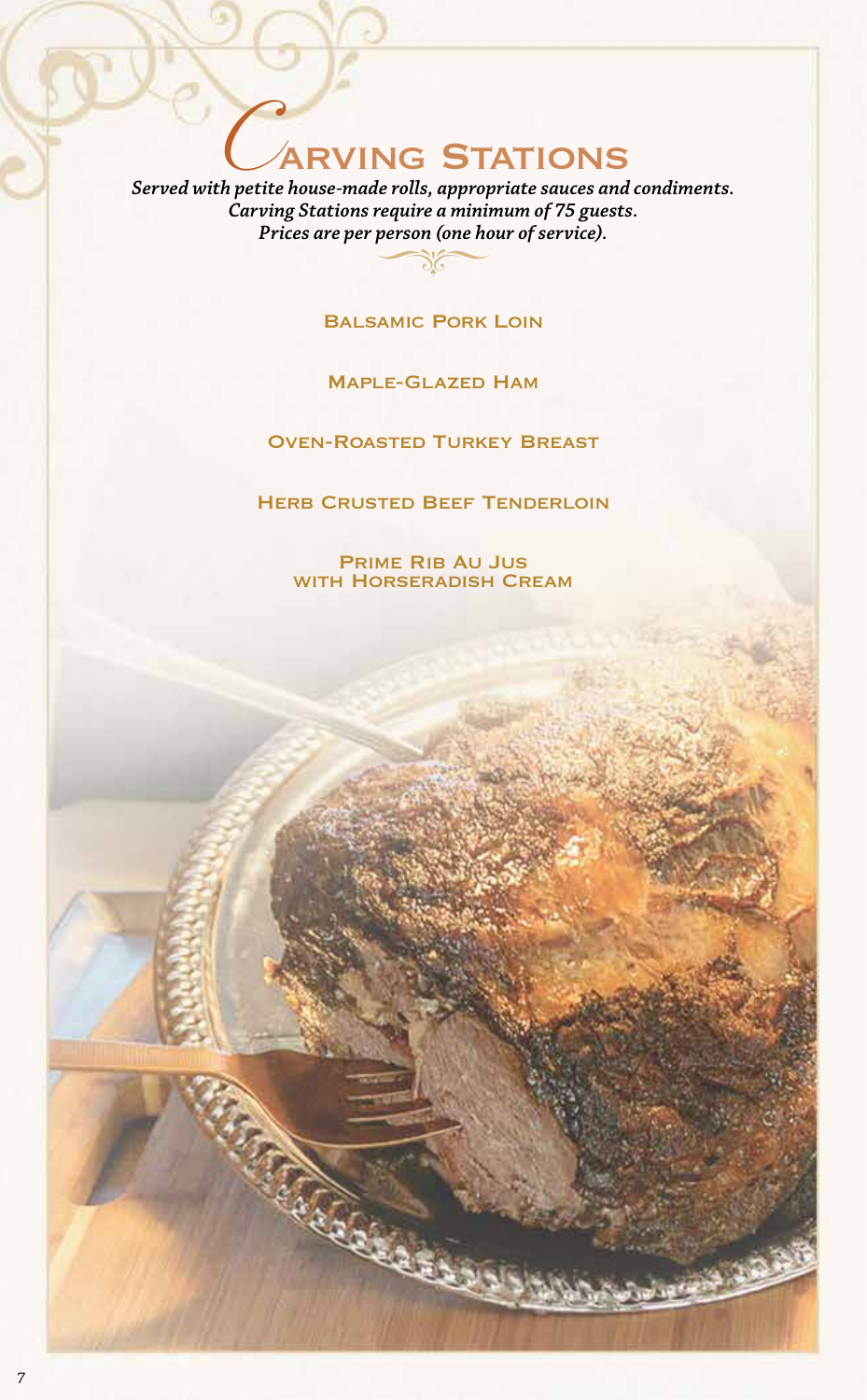# **OV** CTION Reception Stations

*One hour of service. All Reception Stations require a minimum of 75 guests. Prices are per person.*

# PASTA STATION

Pastas: Fusilli and ziti.

Proteins/Veggies: Italian Sausage, Roasted Chicken and Assorted Vegetables.

Sauces: Marinara, Alfredo, Vodka Sauce and Pesto Cream Sauce.

> SIDES: Warm Romano Garlic Knots.

# ASIAN NOODLE & RICE STATION

STARCHES: Chinese Egg Noodles or Sticky Rice.

Proteins/Veggies: Roasted Chicken, Gulf Shrimp and Assorted Asian Vegetables.

Sauces: Kung Pao sauce, Thai Peanut Sauce and our Famous Bang Bang Sauce.

## MASHED POTATO MARTINI BAR

Country Mashed Potatoes

Toppings:

Crisp Bacon, Scallions, Whipped Butter and Jack-Cheddar Cheese, Sour Cream, Broccoli Florets and Hot Gravy.

# MACARONI 'N CHEESE BAR

Pasta: Fusilli Pasta.

SAUCES: Six Cheese Sauce.

Mix-ins/Toppings:

Crispy Bacon, Sirloin Steak Tips and grilled Chicken, Broccoli, Buttered Bread Crumbs, Chopped Scallions, Jalapeños, Pico de Gallo and Buffalo Sauce.

#### *Vegetarian Gluten Sensitive*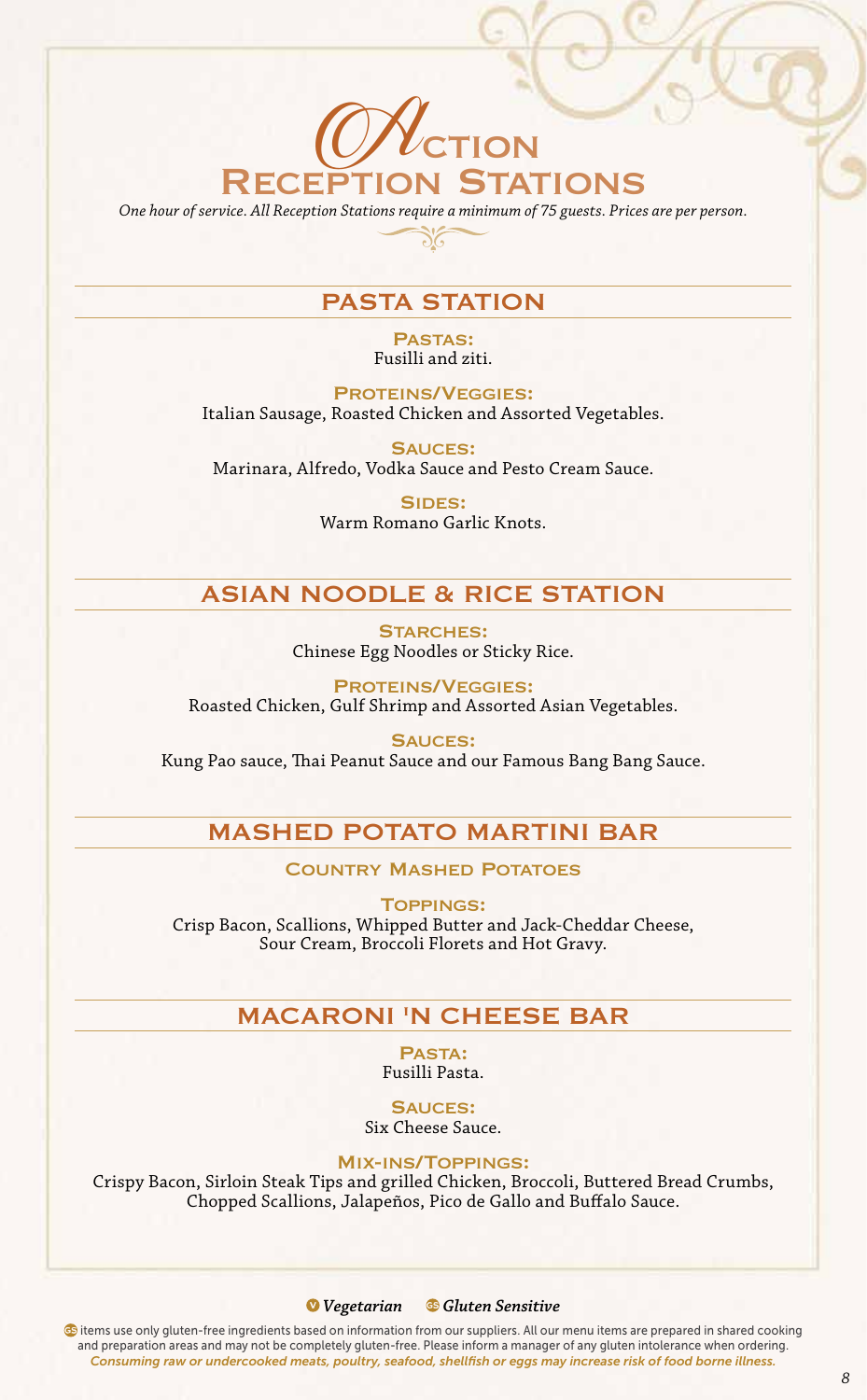# UPS & SALADS

# SOUPS

*Served Buffet-Style or Plated.*

#### Seafood Chowder

Creamy and loaded with chopped clams, shrimp, fish, potatoes and corn.

#### **TAVERN ALE & CHEDDAR SOUP**

Homemade creamy cheddar soup blended with our finest ale.

#### **WHITE CHICKEN CHILI ®**

Tender chicken, white beans, roasted green chilies, onions and garlic in a healthy broth. Garnished with scallions.

#### LOBSTER BISQUE

A traditional tomato cream broth blended with main lobster.

#### **TUSCAN TOMATO SOUP O**

Roma plum tomatoes, fresh herbs and fresh cream.

#### Classic Chili

Hearty chili with red kidney beans, bell peppers and ground beef.

#### Home Style Chicken Noodle

Roasted chicken, carrots, celery and onions slow cooked in a rich chicken broth with fresh pasta noodles.

#### **BAKED POTATO SOUP**

Loaded with big chunks of Idaho potato, celery and bacon bits.

#### SALADS *Served Buffet-Style, Family-Style or Plated.*

#### **CLASSIC WEDGE SALAD 0**

Crisp iceberg wedge topped with creamy bleu cheese, crisp bacon and cherry tomatoes. *Served plated only.* 

#### TOMATO CUCUMBER SALAD <sup>0</sup>

Crisp cucumber, sliced tomatoes, red onions and basil in a lemon vinaigrette.

#### TAVERN BLUE CHOPPED SALAD <sup>0</sup>

Mixed greens, candied walnuts, Mandarin oranges, wonton chips, roasted red peppers, red onions and cucumbers. Topped with crumbly bleu cheese and served with Dijon balsamic.

#### **GREEN GARDEN SALAD 0**

A blend of iceberg, romaine lettuce and spring greens tossed with cucumbers, tomatoes, red onions, carrots and fresh baked croutons.

#### **CHINESE VEGGIE SALAD @**

Mixed greens, carrots, cilantro, mandarin oranges, red bell peppers, scallions, sesame seeds and a sweet sesame dressing.

#### CLASSIC CAESAR SALAD 0

Crisp romaine lettuce, homemade croutons, shaved Romano and Caesar dressing.

#### POWER SALAD **O**

Fresh kale, quinoa, red onions, roasted red peppers, cannellini beans and CopperTop's Power Veggie Blend tossed in a lemon vinaigrette topped with shaved Romano.

#### Bacon Blueberry Salad

Field greens tossed with blueberry pomegranate vinaigrette, smoked bacon, blueberries, candied walnuts and goat cheese.

#### **FRESH SPINACH SALAD**

Fresh spinach, honey mustard, cucumbers, red onions, crisp bacon and honey Dijon dressing.

#### Apple Harvest Salad

Field greens, Granny Smith apples, blueberry pomegranate vinaigrette, craisins, candied walnuts and topped with grilled chicken and crumbly bleu cheese.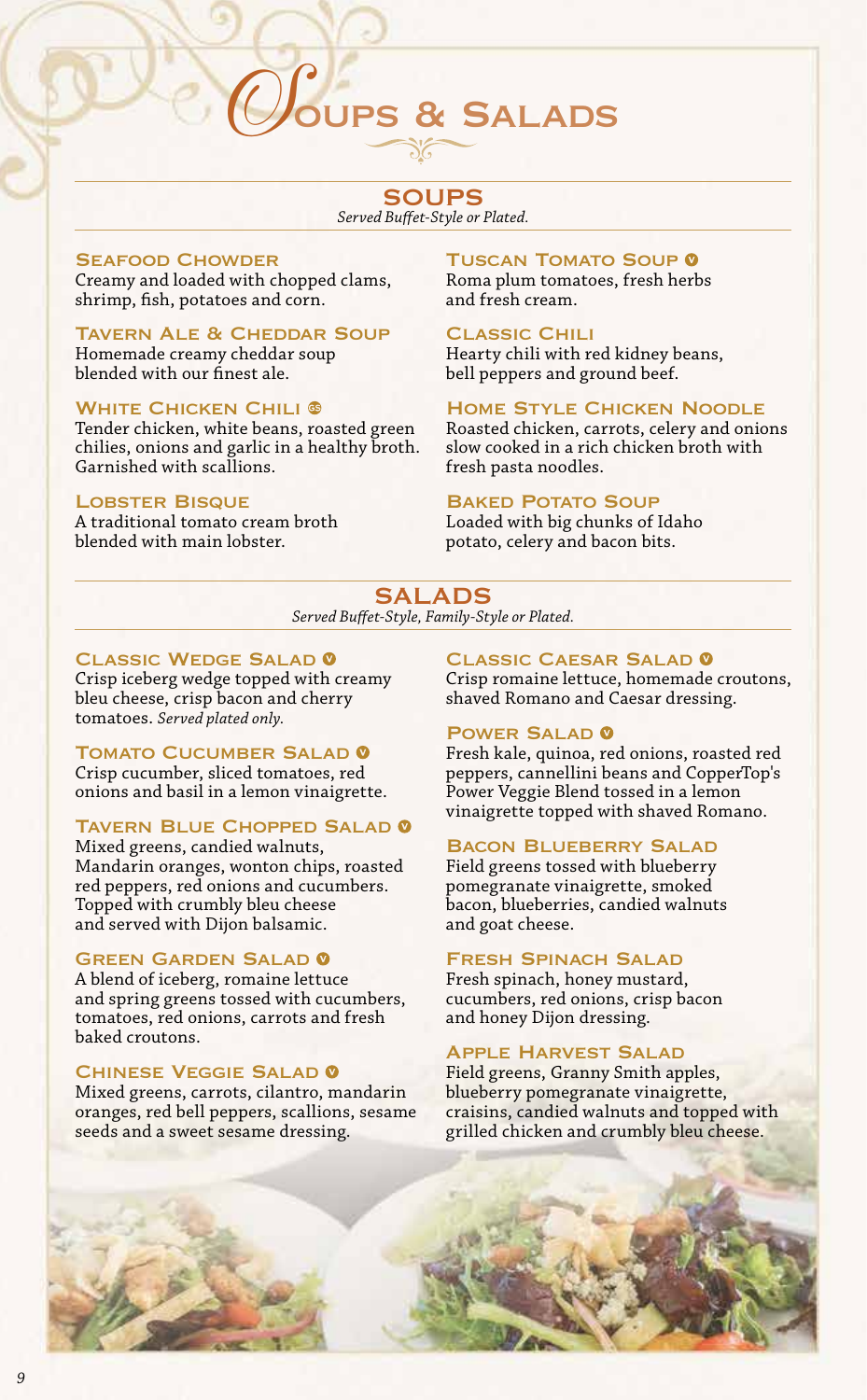

VEGETABLES *Served Buffet-Style or Family-Style.*

#### BBQ Baked Beans

Green Beans

Roasted Seasonal Vegetables

Cajun Corn

Creamy Cole Slaw

Grilled Asparagus

Roasted Brussels Sprouts

Broccoli Romano

**TOMATO & CUCUMBER SALAD** 

**STARCHES** *Served Buffet-Style or Family-Style.*

**SALT POTATOES** 

Country Mashed Potatoes

Cheddar Au Gratin Potatoes

Mashed Sweet Potatoes

Southwest Rice

**BROWN RICE** 

**ITALIAN HERB** Roasted Potatoes

Cold Quinoa Salad

Italian Pasta Salad

**BAKED POTATO SALAD** 

Tuna Macaroni Salad

#### *Vegetarian Gluten Sensitive*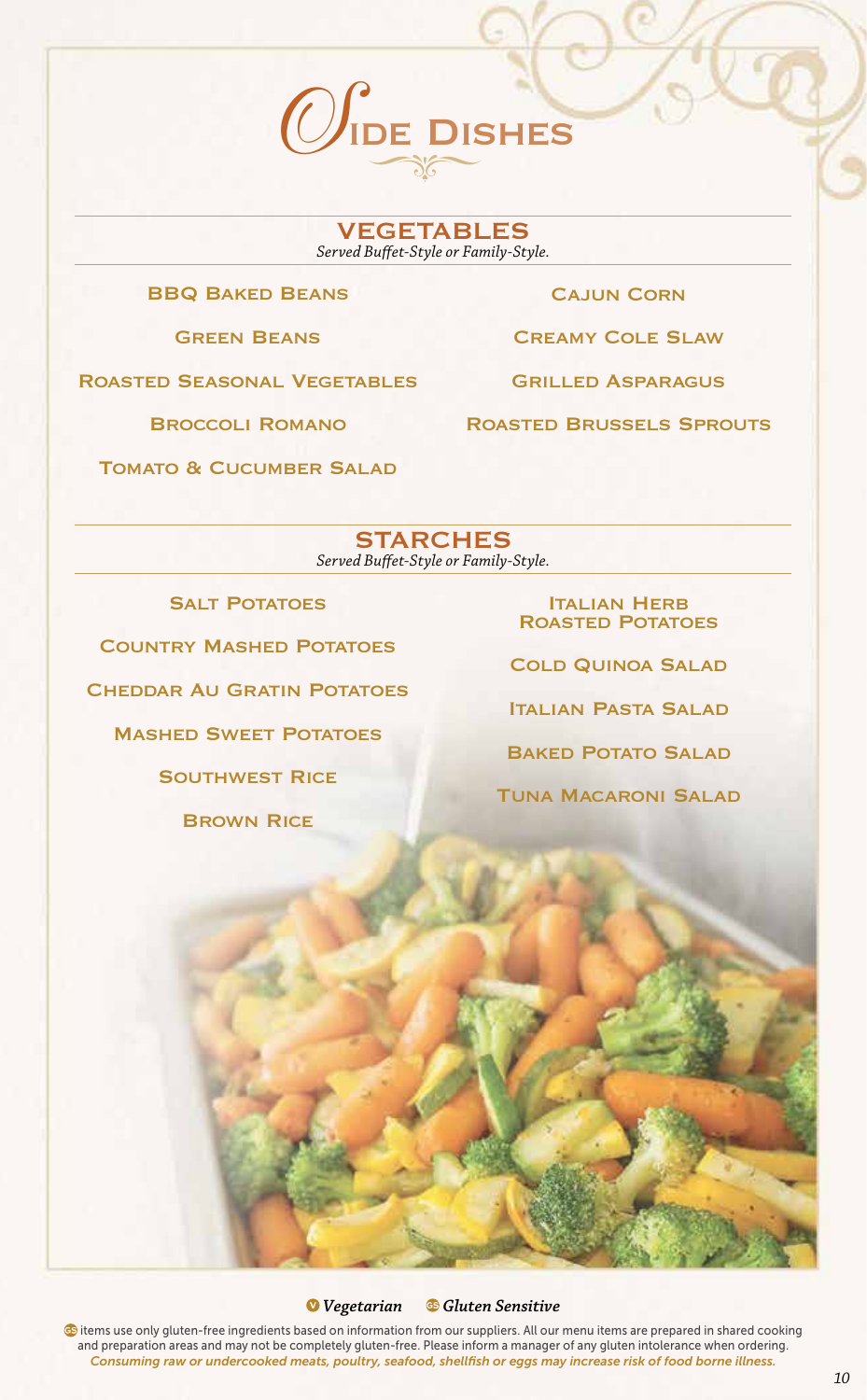# CUSTOM DINNER BUFFET

*Minimum of 75 guests.*

**NER BUFFETS** 

Cocktail Hour

**SPINACH ARTICHOKE DIP** WITH PASTA CHIPS *See page 3 for description.*

**TUSCAN HUMMUS PLATTER** WITH FRESH PITA AND **TOMATO BRUSCHETTA** *See page 3 for description.*

**ARTISAN CHEESE** & Cracker **PLATTER** *See page 3 for description.*

**CHOICE OF PLATED** or Buffet Salad *See page 9 for options.*

**CHOICE OF** two Main Entrées *See page 5 for options.*

Choice of Pasta *See page 4 for options.*

**CARVING STATION** *Up-charge for beef. See page 7 for options.*

**CHOICE OF TWO SIDE DISHES** *See page 10 for options.*

GREAT AMERICAN PICNIC

Cocktail *(Hour* 

Chicken Wing Dip with Pasta Chips *See page 3 for description.*

Veggie Platter WITH RANCH DIP *See page 3 for description.* Artisan Cheese & Cracker Platter *See page 3 for description.*

PASTA SALAD OR POTATO SALAD

Caesar Salad or Traditional House Salad

Hofmann Hots and Coneys WITH ALL THE CONDIMENTS

Grilled Burgers WITH TOPPING BAR

Assortment of POTATO CHIPS AND DIPS

Carved Watermelons WITH FRUIT SALAD

#### TASTE OF ITALY BUFFET

Cocktail Hour

**SPINACH ARTICHOKE DIP** WITH PASTA CHIPS *See page 3 for description.*

**TUSCAN HUMMUS PLATTER** WITH FRESH PITA AND **TOMATO BRUSCHETTA** *See page 3 for description.*

**ARTISAN CHEESE** & Cracker **PLATTER** *See page 3 for description.*

#### Tavern Riggies

Our rendition of a classic Utica, NY dish. Imported ziti tossed with grilled chicken, onions and sweet 'n spicy peppers in our tomato Chardonnay cream sauce.

#### Classic Caesar with HOMEMADE CROUTONS 0

Crisp romaine lettuce, homemade croutons, shaved Romano and Caesar dressing.

Chicken Marsala Grilled chicken breast topped with mushrooms and a creamy Marsala sauce.

Italian Sausage and Peppers Basilio Buda mild sausage grilled with mixed bell peppers and onions.

Roasted Seasonal Vegetables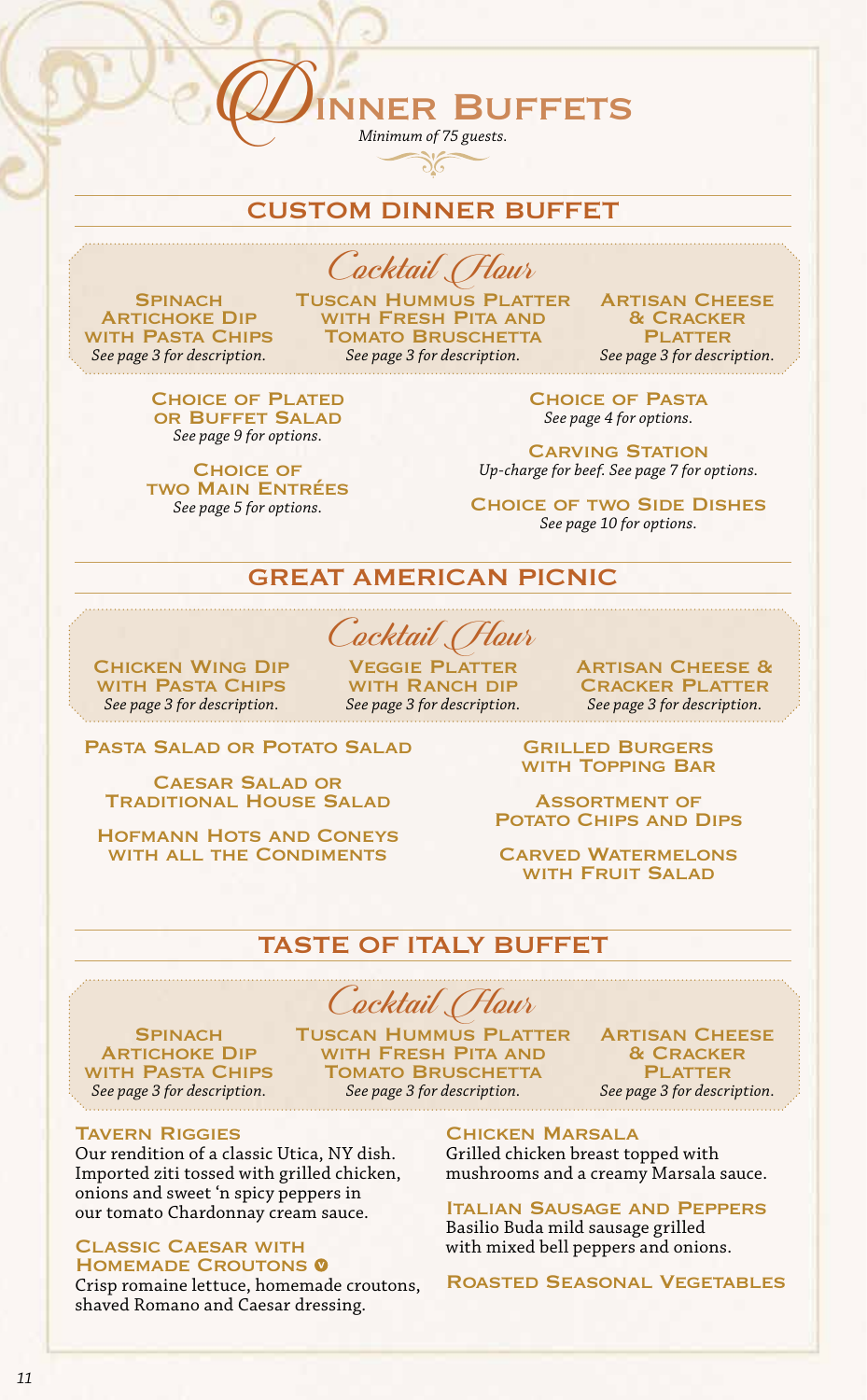# CLASSIC BUFFET

*Minimum of 75 guests.*

**SPINACH ARTICHOKE DIP** WITH PASTA CHIPS *See page 2 for description.*

Cocktail Hour Tuscan Hummus Platter WITH FRESH PITA AND **TOMATO BRUSCHETTA** *See page 2 for description.*

**ARTISAN CHEESE** & Cracker **PLATTER** *See page 2 for description.*

#### **TAVERN BLEU SALAD WITH** BALSAMIC VINAIGRETTE 0

Mixed greens, candied walnuts, Mandarin oranges, wonton chips, roasted peppers, red onions and cucumbers. Topped with crumbly Bleu cheese and served with Dijon balsamic.

#### Tavern Riggies

Our rendition of a classic Utica, NY dish. Imported ziti tossed with grilled chicken, onions and sweet 'n spicy peppers in our tomato Chardonnay cream sauce. Garnished with shaved Romano cheese and fresh basil.

#### **TAVERN CHICKEN**

**JER BUFFETS** - continued

Lightly dusted with a flour and egg batter, then lightly fried and topped with a housemade lemon butter sauce and fresh basil. Served with seasoned rice and seasonal veggies.

Roasted Seasonal Vegetables

Prime Rib with Horseradish Cream and Au Jus

**ITALIAN ROASTED POTATOES** 

## CAROLINA BBQ BUFFET

# Cocktail (Hour

Chicken Wing Dip with Pasta Chips *See page 2 for description.*

Veggie Platter WITH RANCH DIP *See page 2 for description.* **ARTISAN CHEESE & CRACKER PLATTER** *See page 2 for description.*

**CAESAR OR TRADITIONAL** House Salad Pulled Pork **BBQ HALF CHICKENS** Cajun Corn BBQ Baked Beans

Corn Bread with **WHIPPED HONEY BUTTER** 

**SIX CHEESE MACARONI & CHEESE** 

Basilio Sausage St. Louis Ribs

*Additional Charge.*

#### *Vegetarian Gluten Sensitive*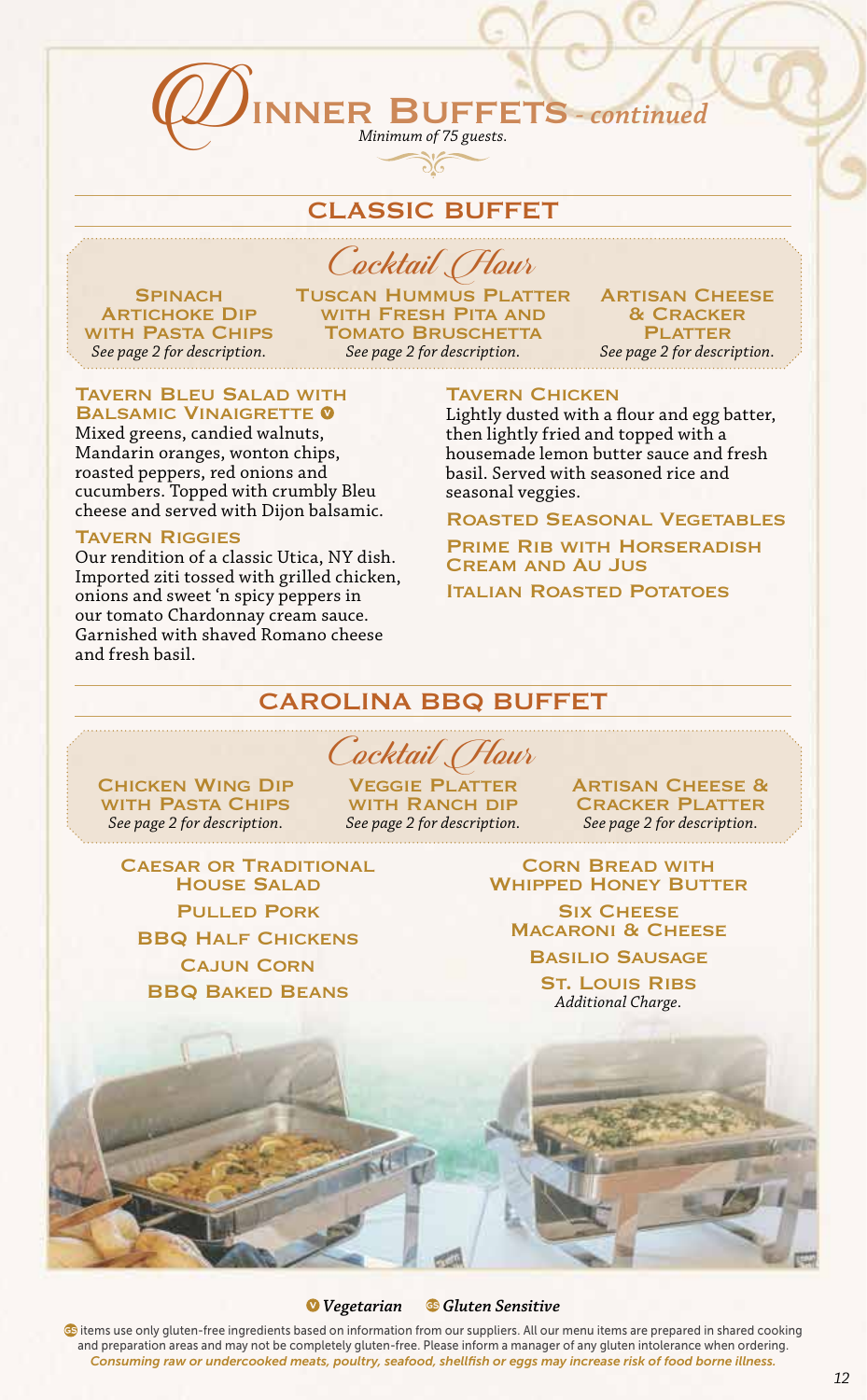# **ATE NIGHT SNACKS**

#### **CHEESEBURGER SLIDERS**

Fresh ground beef, 1000 island dressing, lettuce, American cheese, and dill pickles on a sesame seed bun.

#### Mini Dagwood sandwiches

Stacked with ham, turkey, Swiss cheese, lettuce, tomato, mayo, and mustard on a mini deli roll.

#### Tully's Chicken Tenders®

Famous Tenders served in a shot glass with Tully's Honey Mustard.

#### **MINI GRILLED CHEESE SANDWICHES 0**

Classic treat on grilled fresh baked bread with a blend of cheeses.

#### Classic Pigs in a Blanket

Mini Hofmann Franks wrapped in everything pastry and served with spicy mustard.

#### *Vegetarian Gluten Sensitive*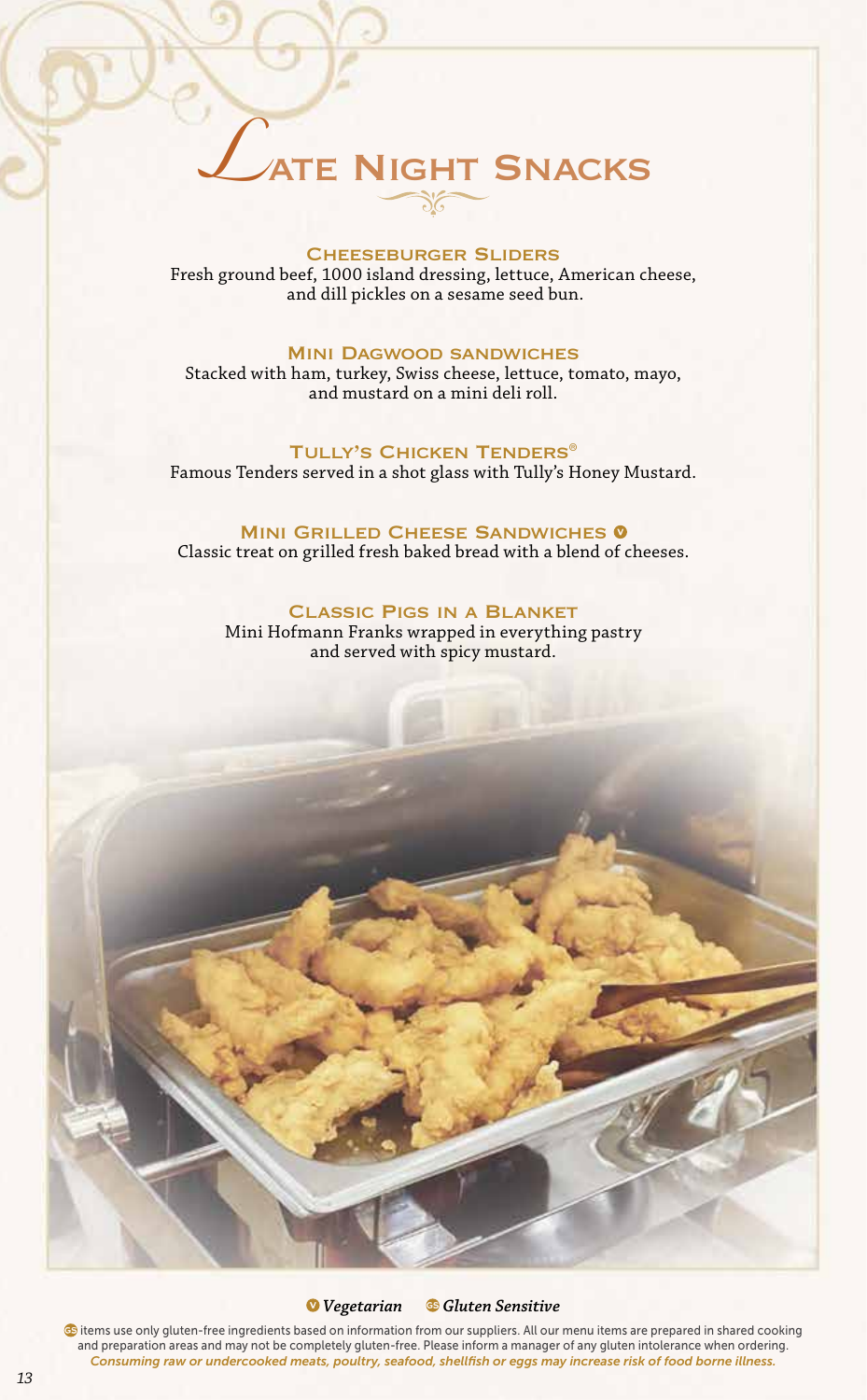

**APPLE FRITTERS** Tossed with cinnamon and sugar.

**BLUEBERRY COBBLER** Served with vanilla ice cream.

Hot Brownie Ala Mode Served with vanilla ice cream.

HOMEMADE CHEESECAKE <sup>®</sup>

**BLUEBERRY FRITTERS** Tossed in our famous donut glaze.

Lemon Dream Cake Lemon infused white cake with lemon cream and raspberry sauce.

#### Key Lime Pie

Our homemade pie made with Nellie & Joe's famous Key Lime Juice and a creamy custard filling.

PEANUT BUTTER PIE Homemade and layered with thick chocolate and peanut butter.

**APPLE CRUMB COBBLER** Served with vanilla ice cream.

Nutella Dream Pie Delicious Nutella whipped with our homemade cream mixture layered with an Oreo cookie crust.

Butter Cake with Fresh **BERRIES** 

New Orleans Beignets Served with hot fudge and strawberry sauce.

Apple Cinnamon Bread Pudding Served with vanilla ice cream.



# ULTIMATE S'MORES STATION

Crackers/Cookies: Assorted graham crackers and Tate's Thin Chocolate Chip Cookies.

Safe Open-Flame Stations for your Guests

Melt-ables/Sweets: Hershey's Bars, Peanut Butter Cups, M&Ms, assorted marshmallows, chocolate sprinkles and rainbow sprinkles.

# CUPCAKES, COOKIES & MILK BAR

Confections:

Assorted Cupcake Towers, Assorted Cookies and Brownies.

**MILK BAR:** Ice Cold Pitchers of Milk, Chocolate Milk and Strawberry Milk.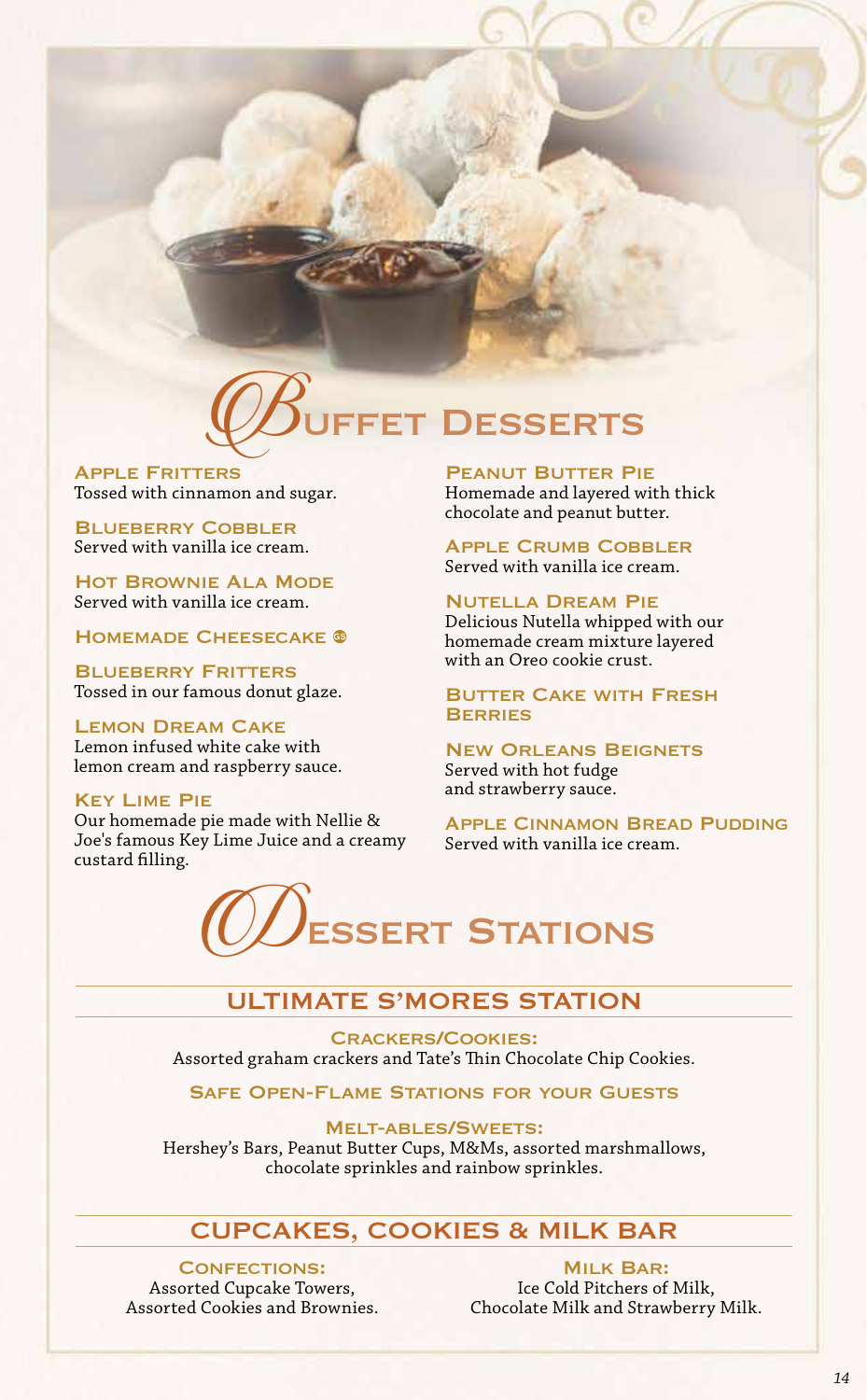# ER & WINE PACKAGE

*25 person minimum. Non-alcoholic drinks included.*

# PICK 3 BEERS PICK 3 WINES

BOTTLED BEER:<br>Bud Light - Bud Light -

# WHITE WINES:

- Chardonnay
- Riesling
- White Zinfandel
- Red Wines: - Cabernet
- Merlot
- 

- Labatt Blue Light

- Heineken

- Michelob Ultra
- Labatt Nordic *(NA)* - Local Craft Beer
- Spiked Seltzer
- *1 Hour........................................... \$11 per person 2 Hours ......................................... \$13 per person 3 Hours ......................................... \$15 per person*

## *4 Hours ......................................... \$17 per person 5 Hours ......................................... \$19 per person*

MARTINI

*Choose 2 of our famous, hand-shaken CopperTinis. Add \$2 per person, per hour to any drink package. See menu for current selections.*

# **QUOR PACKAGES**

*All liquor packages include the Beer & Wine Package and Non-alcoholic drinks. 25 person minimum.*

# PREMIUM PACKAGE:<br>- Absolut Vodka

- 
- Absolut Citron
- Bacardi Silver
- Beefeater Gin
- Canadian Club whiskey
- Dewar's Blended Scotch Whiskey
- Jim Beam Whiskey
- Sauza Gold Tequila

#### **ULTRA PACKAGE:**

*Includes the Premium Package plus the following:*

- Captain Morgan Rum
- Crown Royal Whiskey
- Jack Daniel's
- Jameson Irish Whiskey
- Johnny Walker Red
- Patron Silver Tequila
- Southern Comfort
- Stoli Vodka
- Tanqueray Gin
- Tito's Vodka



Bottled Beverages & Iced Tea Iced Tea | Pepsi | Diet Pepsi | Mountain Dew | Mist Twist Coffee Station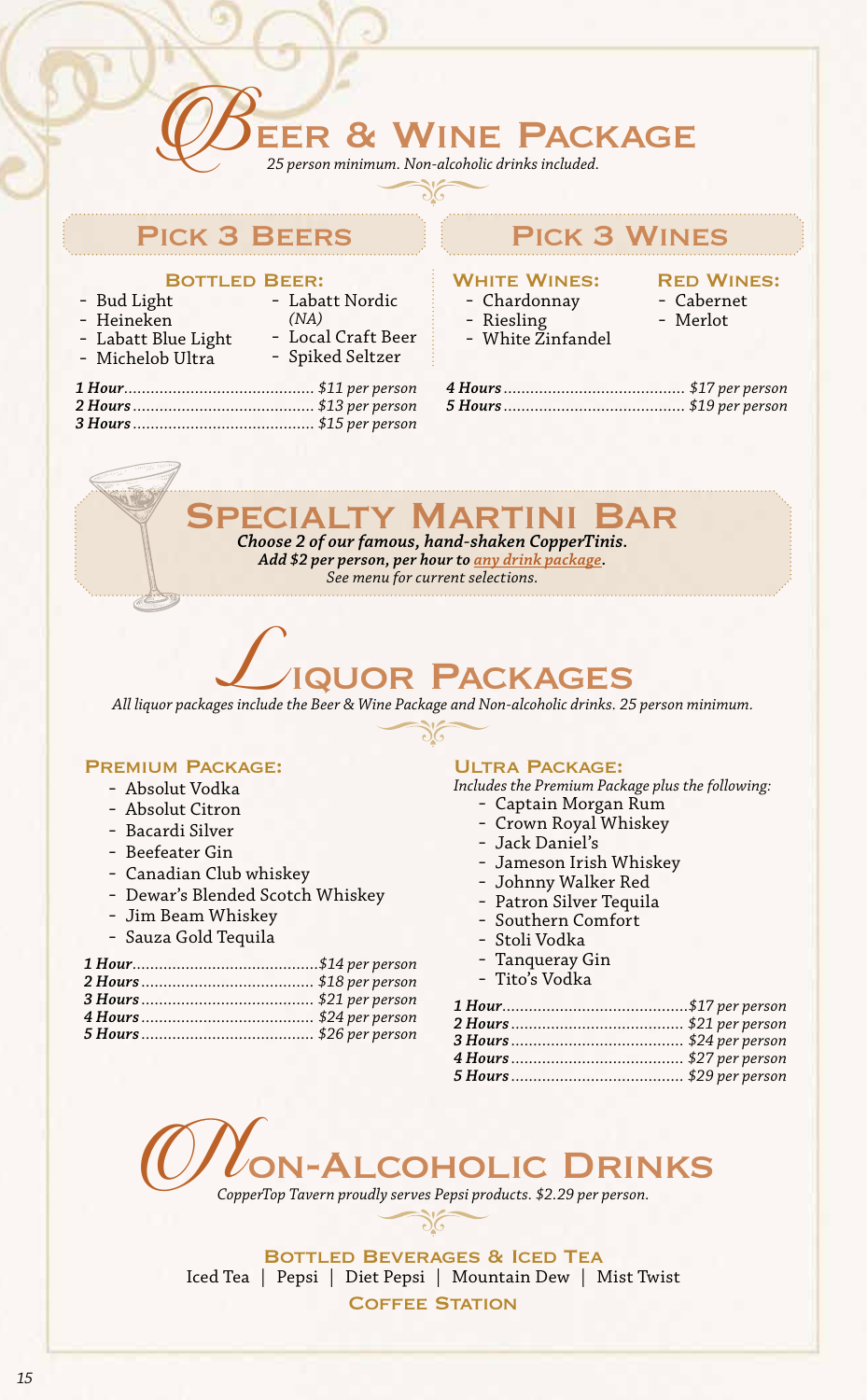# PICK YOUR SERVICE:

**BBQ PACKAGE** 

**CO**OPPERTOP

# DELIVERY: \$29.99 per person

**We will bring to you hot and set it up!** *25 person minimum. 30 minute delivery window. 15% administrative fee.*

## **DELIVERY** with Servers: \$29.99 per person

**We will come to you, set up, serve and clear tables!** *50 person minimum. 20% administrative fee. Up to 2 hours.*

# CHOICE OF 2 PROTEINS:

*Add \$3.99 per person for additional meats.*

**STONE FIRE GRILLED** 1/2 Chickens

> **SLOW SMOKED** Pulled Pork

Fire Braised **ST. LOUIS CUT RIBS** *add \$2.99*

Basilio Sausage

# CHOICE OF 3 SIDES:

SIX CHEESE MAC & CHEESE BBQ Baked Beans **TOMATO CUCUMBER SALAD** Cajun Corn

**SALT POTATOES MAC SALAD** 

**COLESLAW** 

CTT 0622**CTT 0622**